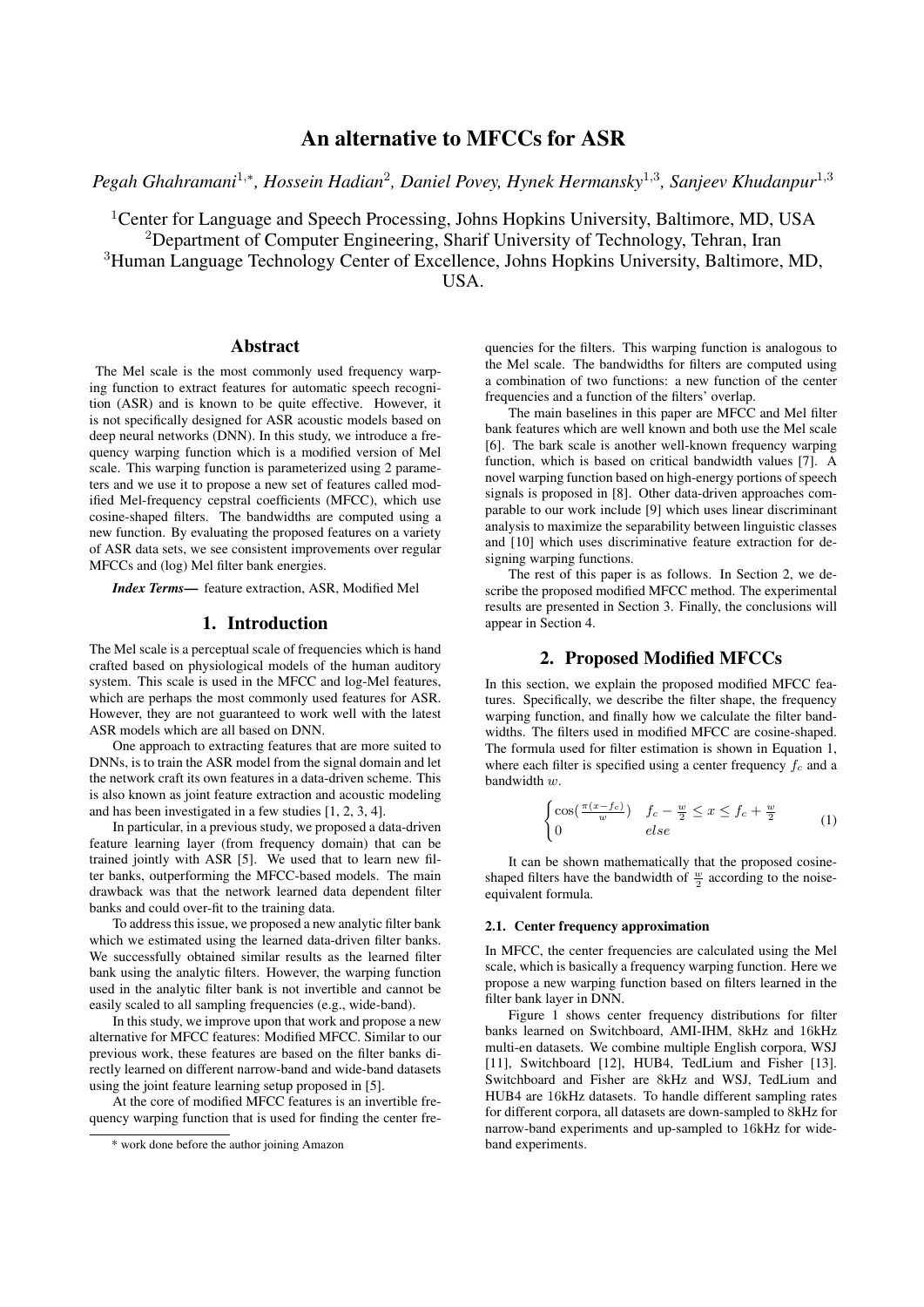As shown in Figure 1, the center frequency distribution probability is higher around the average of the first and second formant frequencies. The original Mel scale function has a higher distribution around 700 Hz and the center frequency distribution gradually decreases after 700 Hz.



Fig. 1: *Center frequency distribution for different datasets*

Equation 2 shows the proposed warping function for modified MFCC.  $f_{b_1}$  and  $f_{b_2}$  are the adjustable parameters in this function, which control the first and second peaks in the center frequency distribution.

$$
g(f) = \log \left( f_{b_1} + f_{b_2} \log(1 + \frac{f}{f_{b_2}}) \right)
$$
  
\n
$$
f_{b_1} \in [300, 900] Hz
$$
  
\n
$$
f_{b_2} \in [1500, 3500] Hz
$$
 (2)

Figure 2 compares center frequencies for original and modified Mel warping functions.  $f_{b_1}$  and  $f_{b_2}$  used in this figure are 300 Hz and 1500 Hz, respectively.

### 2.2. Bandwidth approximation

We propose two different approaches for approximating the bandwidths. In the first approach, we use a fixed function to compute the bandwidths while in the second approach, we let the DNN learn the bandwidths. These are described in detail in the following subsections.

#### *2.2.1. Fixed bandwidth approximation*

In our previous work [5], the bandwidth is estimated using a piece-wise linear function, that is approximated using filters learned in the filter bank layer in DNN. In that method, the bandwidth does not depend on the number of filters. The main drawback is that some frequency regions, especially in the highfrequency sub-bands, may not be covered by any filters.

Another approach for filter bandwidth estimation would be to enforce specific overlaps between neighboring filters. Using this approach, the bandwidth would strongly depend on the number of filters. However, [5] shows this behavior is not seen in low-frequency sub-bands for filters learned in the filter bank layer in DNN and the bandwidth in some sub-band



Fig. 2: *Center frequency vs. filter index for Mel and Modified Mel* ( $f_{b_1} = 300$  *Hz,*  $f_{b_2} = 1500$  *Hz in modified Mel*)

regions (e.g., in proximity of  $1^{st}$  and  $2^{nd}$  formant frequencies) are independent of the number of filter banks. In this study, the goal is to combine the benefits of both methods in low and high-frequency sub-bands and combine the bandwidth using a bandwidth estimation formula. Equation 3 shows the formula used to approximate bandwidth in the modified Mel filter banks. The bandwidth  $bw(i)$  for filter i is a combination of  $bw_{lin}(i)$  and  $bw_{op}(i)$ , where  $bw_{lin}(i)$  is estimated using a linear function and is not a function of number of filters (i.e.,  $bw_{min} \leq bw_{lin}(i) \leq bw_{min} + s_{bw}$ ).  $bw_{min}$  is minimum bandwidth for linear bandwidth and  $bw_{min} + s_{bw}$  is the maximum value. Overlap-based bandwidth,  $bw_{op}(i)$ , is computed based on an overlap op to satisfy a minimum overlap between adjacent filters.

$$
bw_{lin}(i) = bw_{min} + s_{bw}(\frac{f_c(i)}{f_c(i) + f_{b_1}})
$$
(3)  

$$
bw_{min} \in [30, 100] Hz
$$
  

$$
s_{bw} \in [30, 100] Hz
$$
  

$$
bw_{op}(i) = (f_c(i) - f_c(i - 1))(1 + op)
$$
  

$$
op \in [0.0, 0.5]
$$
  

$$
bw(i) = \sqrt{bw_{lin}(i)^2 + bw_{op}(i)^2}
$$

#### *2.2.2. Trainable DNN-based bandwidth approximation*

As an alternative approach, we propose to use the DNN to learn the bandwidths in the cosine filter banks, instead of estimating them beforehand as explained in the previous section. We use the frequency-domain setup proposed in [5] with parametric filters in the filter bank layer. The filters in the filter bank layer (i.e., Equation 4) are cosine-shaped with fixed center frequencies, set using the proposed formula in Section 2.1. Therefore, the filter bandwidths  $w'$  are the only parameters in the cosineshaped filters that are learned using the DNN. It should be noted that [14] also uses parametric sinc function (i.e., SincNet) to implement band-pass filters in speaker recognition from raw wave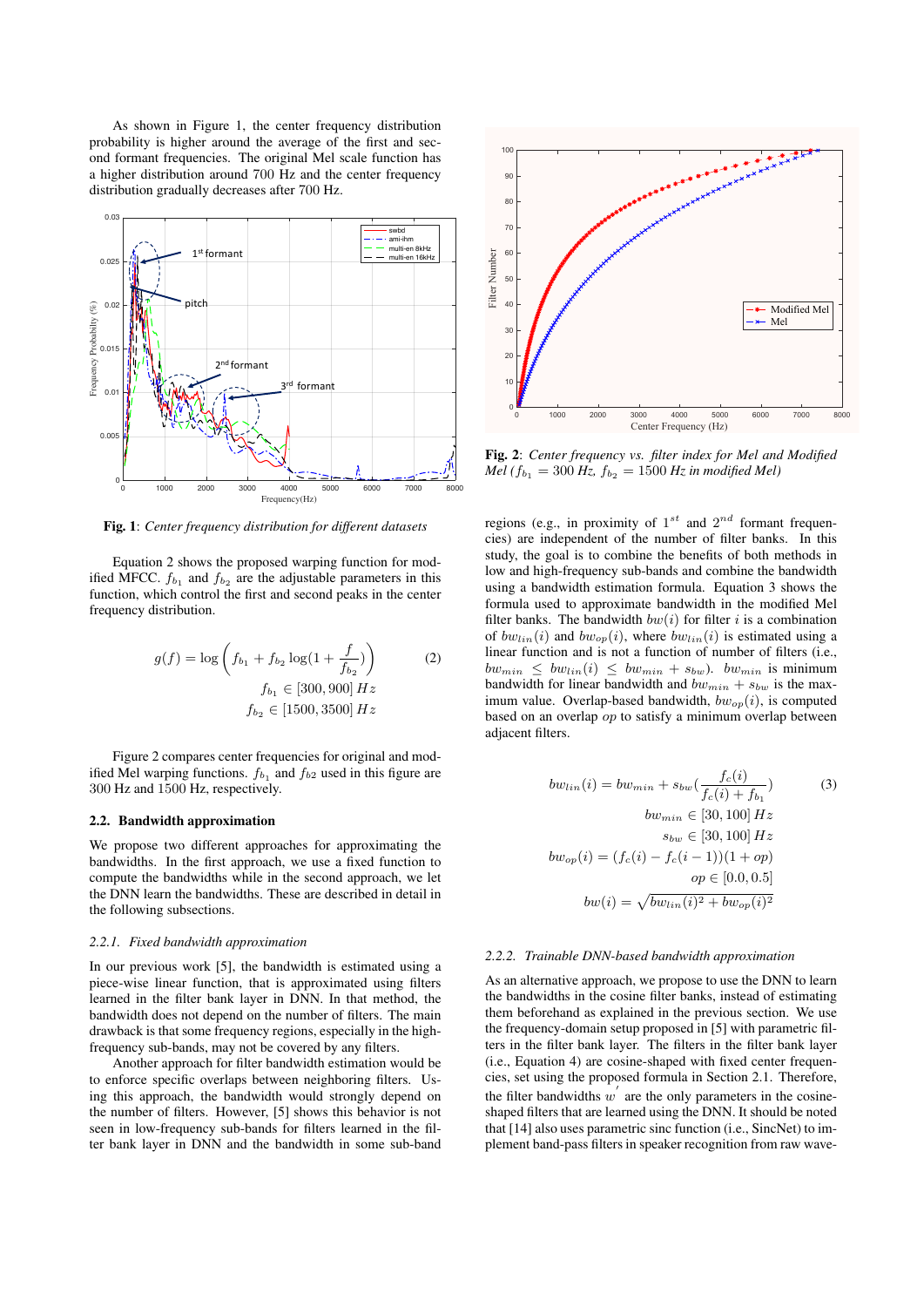form.

Square function is used to impose positivity for  $w'$ , where  $w' = w^2$  and the parameter w is computed using DNN. Also, a single layer with per-filter scale parameter is also added after the filter bank layer to learn the scaling values for each filter.

$$
\begin{cases} \cos(\frac{\pi(x-f_c)}{w'}) & f_c - \frac{w'}{2} \le x \le f_c + \frac{w'}{2} \\ 0 & else \end{cases} \tag{4}
$$

# 3. Results

## 3.1. Effect of different parameters on modified MFCC

3.1.1. Effect of  $f_{b_1}$  and  $f_{b_2}$  in center frequency approximation

Table 1 shows the effect of two cutoffs  $f_{b_1}$  and  $f_{b_2}$  in modified Mel warping function on Switchboard, AMI-SDM [15]. The bandwidth in the filter banks is approximated using Equation 3, where  $bw_{min}$  and  $s_{bw}$  are at 30 and 60 Hz. Log and DCT transform are applied on the modified Mel filter banks and modified MFCC (80-dim) are used in all experiments.

**Table 1:** *Effect of*  $f_{b_1}$  *and*  $f_{b_2}$ 

|                          | <b>SWBD</b> |          | <b>AMI-SDM</b> |  |
|--------------------------|-------------|----------|----------------|--|
| $(f_{b_1}, f_{b_2})$     | rt03        | eval2000 | eval           |  |
| (300, 1500)              | 17.3        | 14.6     | 40.5           |  |
| (500, 1500)              | 17.4        | 14.6     | 40.6           |  |
| (300, 2000)              | 17.4        | 14.6     | 40.5           |  |
| $(300, 2000)^1$          | 17.6        | 14.6     | 40.6           |  |
| (300, 3500)              | 17.5        | 14.5     | 40.5           |  |
| (500, 3500)              | 17.4        | 14.5     | 40.5           |  |
| (900, 3500)              | 17.4        | 14.7     | 40.3           |  |
| $1.40$ dim modified MECC |             |          |                |  |

1: 40-dim modified MFCC

3.1.2. Effect of bw<sub>min</sub>,  $s_{bw}$  and overlap for bandwidth approx*imation*

Table 2 compares the results using different values of  $bw_{min}$ and  $s_{bw}$ . The result shows that WER is less sensitive to these parameters. In this table,  $f_{b_1}$  and  $f_{b_2}$ , at 300 and 1500 Hz, are used in all experiments.

Table 2: *Effect of bw<sub>min</sub>* and  $s_{bw}$  for bandwidth approximation *in modified Mel filter banks*

|                      | <b>SWBD</b> | <b>AMI-SDM</b> |      |
|----------------------|-------------|----------------|------|
| $(bw_{min}, s_{bw})$ | eval2000    | rt03           | eval |
| (30, 60)             | 14.6        | 17.3           | 40.5 |
| (80, 30)             | 14.5        | 17.2           | 40.3 |
| (50, 50)             | 14.6        | 17.2           | 40.4 |
| (60, 50)             | 14.6        | 17.1           | 40.6 |
| (80, 100)            | 14.5        | 17.4           | 40.4 |

We also used two different methods to combine linear bandwidth  $bw_{lin}$  and overlap-based bandwidth  $bw_{op}$ . To combine bandwidths, two functions were used:  $g_1 = \sqrt{bw_{lin}^2 + bw_{op}^2}$ and  $g_2 = \sqrt{bw_{lin}bw_{op}}$ , where two bandwidth values  $bw_{lin}$ and  $bw_{op}$  are lower bounds for  $g_1$  and upper and lower bounds for  $g_2$ .

Table 4 compares the results using two combination methods, and  $bw_{min}$  and  $s_{bw}$  are at 30 and 60 Hz in these experiments. As shown,  $g_1$  produces better results especially on AMI-SDM.

Also, we experimented with different overlap values. Table 3 compares the effect of different overlap values, 0.0, 0.2 and 0.3. As can be seen, an op value of 0.3 results in the best performance on 300 hours Switchboard and AMI-SDM. In this table,  $f_{b_1}$  and  $f_{b_2}$  at 300 and 2000 Hz, are used in all experiments. Comparing row 1 with rows 2 and 4 shows that computing bandwidth using the linear bandwidth formula (i.e.,  $bw_{lin}$  in Equation 3) results in  $0.3 - 0.5\%$  absolute WER degradation, especially in the 16kHz AMI-SDM dataset. Also, comparing rows 2 and 3 and rows 4 and 5 shows that considering the linear part in bandwidth computation produces  $0.1 - 0.3\%$  absolute WER improvement.

|     |                      | <b>SWBD</b> |      | <b>AMI-SDM</b> |
|-----|----------------------|-------------|------|----------------|
| op  | $(bw_{min}, s_{bw})$ | eval2000    | rt03 | eval           |
| 0   | (60, 50)             | 14.9        | 17.5 | 40.9           |
| 0.2 | (60, 50)             | 14.6        | 17.3 | 40.4           |
|     | (0, 0)               | 14.8        | 17.3 | 40.5           |
| 0.3 | (60, 50)             | 14.5        | 17.4 | 40.2           |
|     | (0, 0)               | 14.6        | 17.4 | 40.5           |

Table 3: *Effect of overlap in bandwidth computation*

Table 4: *Effect of linear and overlap-based bandwidth combination methods*

| Method | <b>SWBD</b> |      | AMI-SDM |
|--------|-------------|------|---------|
|        | eval2000    | rt03 | eval    |
| $g_1$  | 14.6        | 17.4 | 40.5    |
| $q_2$  | 14.7        | 17.5 | 40.8    |

#### 3.2. DNN-based bandwidth approximation

In this section, the filter banks are set using the proposed method in Section 2.2.2. The center frequency for the filter banks in the filter bank layer are set using Equation 2 and they are fixed during training. The bandwidths are initialized using  $bw_{op}$  with overlap 0.2 in Equation 3 and the bandwidths are trained using DNN during training. Table 5 shows WER results on Switchboard and AMI-SDM using different  $f_{b_1}$  and  $f_{b_2}$  to approximate the center frequencies. Filter banks with 50-dim are used in the filter bank layer. The results show that the learning bandwidth using proposed parametric filter banks results in nice improvement on Switchboard and AMI-SDM. The computation cost in this approach is small and the number of parameters in the filter bank layer is equal to the number of filters (i.e., 50). The first row in Table 5 shows WER using the proposed frequency setup in [5]. Each filter in the filter bank layer in the old approach contains  $\frac{N}{2}$  parameters, where N is the FFT dimension. As can be seen, 3000 and 500 as  $f_{b_1}$  and  $f_{b_2}$  offers considerable improvement compared to the proposed frequency domain setup with full filter banks. One reason is that learning the filter bank is sensitive to background noises and reverberations. Specifically, the parameters in high frequency regions are not trained properly in the frequency-domain setup [5]. Learning filter banks using proposed DNN-based bandwidth approximation is less sensitive to different noise conditions and the